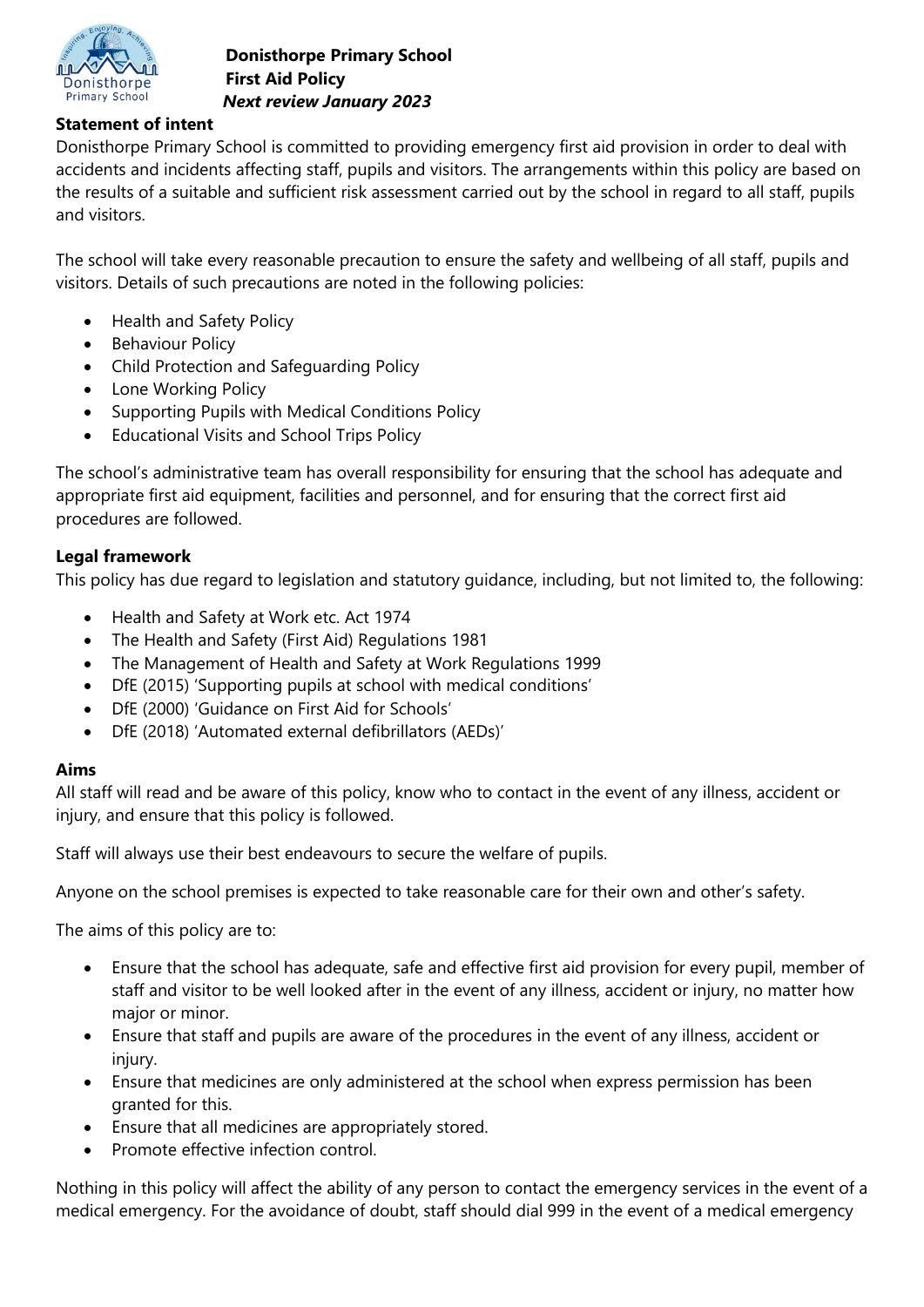

before implementing the terms of this policy and make clear arrangements for liaison with ambulance services on the school site.

To achieve the aims of this policy, the school will have suitably stocked first aid boxes in line with the assessment of needs. Where there is no special risk identified, a minimum provision of first aid items will be as follows:

A leaflet giving general advice on first aid

- 20 individually wrapped sterile adhesive dressings, of assorted sizes
- 2 sterile eye pads
- 4 individually wrapped triangular bandages, preferably sterile
- 6 safety pins
- 6 medium-sized (approximately 12cm x 12cm) individually wrapped sterile unmedicated wound dressings
- 2 large-sized (approximately 18cm x 18cm) individually wrapped sterile unmedicated wound dressings
- 1 pair of disposable gloves
- Equivalent or additional items are acceptable
- All first aid containers will be identified by a white cross on a green background

The lead first aider is responsible for examining the contents of first aid boxes, including any mobile first aid boxes for offsite use – these will be frequently checked and restocked as soon as possible after use. Items will be safely discarded after the expiry date has passed.

First aid boxes are in the following areas:

- The school office
- In every classroom

## **First aiders**

The main duties of first aiders will be to administer immediate first aid to pupils, staff or visitors, and to ensure that an ambulance or other professional medical help is called, when necessary.

First aiders will ensure that their first aid certificates are kept up-to-date through liaison with the office manager.

Each classroom's first aiders will be responsible for ensuring all first aid kits are properly stocked and maintained. The first aid appointed person(s) will be responsible for maintaining supplies.

The current first aid appointed person(s) are:

| Rosie Pawson (First Aid at Work | Denise Bate           |
|---------------------------------|-----------------------|
| inc Paediatric)                 | <b>Claire Farrell</b> |
| Alicia Bloor (Paediatric)       | Rachel Lavender       |
| Linda Eldridge (Paediatric)     | Kirsty Morton         |
| <b>Catherine Moore</b>          | Rebecca Weir          |
| Lauren Pacey                    | Rebecca Lakin         |
|                                 | Sue Bown              |

Charlotte Locker Marc Sherlock Rachel Edwards Claire Eaton Kathryn Brownlow Lisa Marrison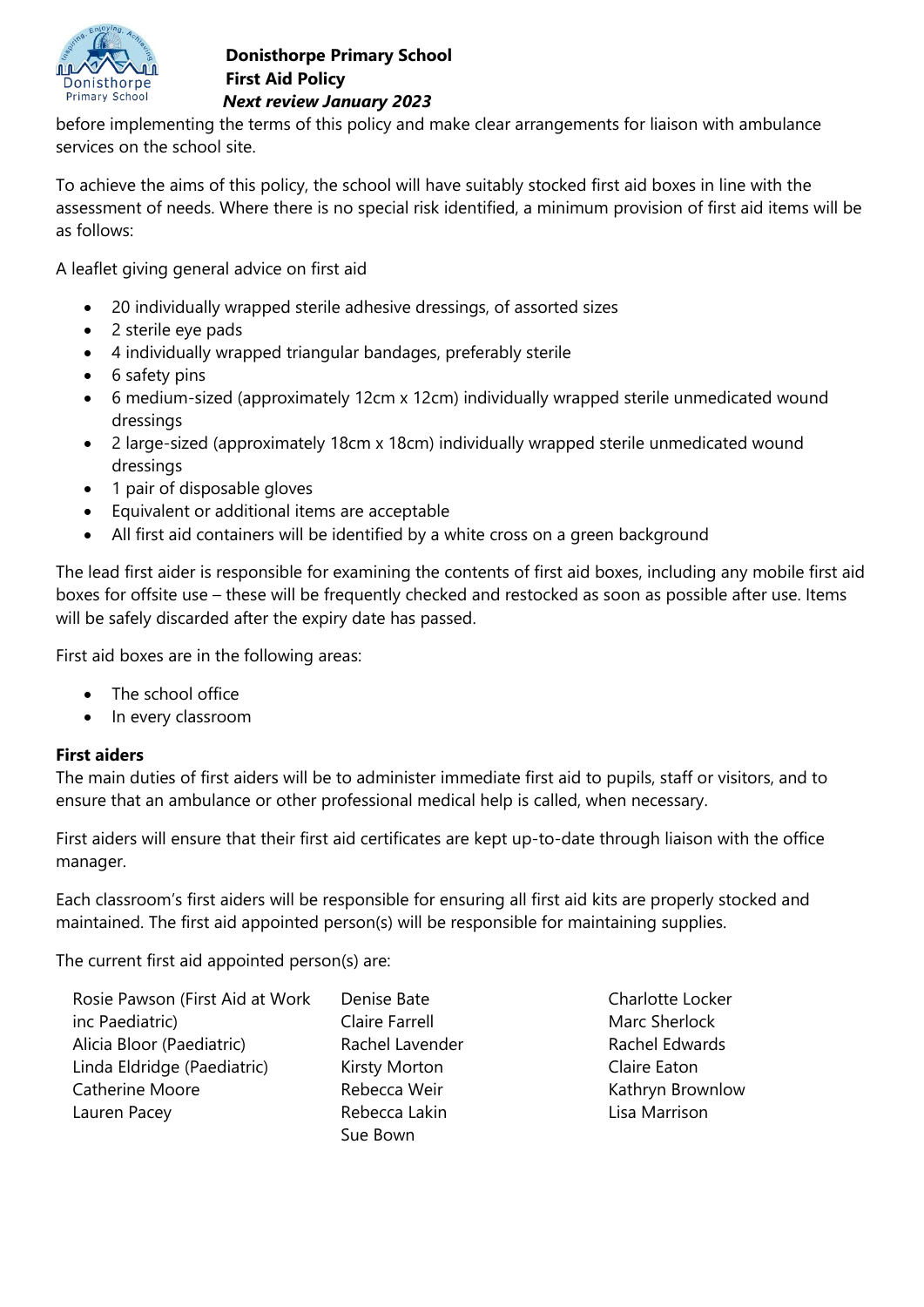

### **Emergency procedures**

If an accident, illness or injury occurs, the member of staff will assess the situation and decide on the appropriate course of action, which may involve calling for an ambulance immediately or calling for a first aider.

If called, a first aider will assess the situation and take charge of first aider administration.

If the first aider does not consider that they can adequately deal with the presenting condition by the administration of first aid, then they will arrange for the injured person to access appropriate medical treatment without delay.

Where an initial assessment by the first aider indicates a moderate to serious injury has been sustained, one or more of the following actions will be taken:

- Administer emergency help and first aid to all injured persons. The purpose of this is to keep the victim(s) alive and, if possible, comfortable, before professional medical help can be called. In some situations, immediate action can prevent the accident from becoming increasingly serious, or from involving more victims.
- Call an ambulance or a doctor, if this is appropriate after receiving a parent's clear instruction, take the victim(s) to a doctor or to a hospital. Moving the victim(s) to medical help is only advisable if the person doing the moving has sufficient knowledge and skill to move the victim(s) without making the injury worse.
- Ensure that no further injury can result from the accident, either by making the scene of the accident safe, or (if they are fit to be moved) by removing injured persons from the scene.
- See to any pupils who may have witnessed the accident or its aftermath and who may be worried, or traumatised, despite not being directly involved. They will need to be escorted from the scene of the accident and comforted. Younger or more vulnerable pupils may need parental support to be called immediately.

Once the above action has been taken, the incident will be reported promptly to:

- The headteacher.
- The victim(s)'s parents.

#### **Reporting to parents**

In the event of incident or injury to a pupil, at least one of the pupil's parents will be informed as soon as practicable.

Parents will be informed in writing of any injury to the head, whether minor or major, and be given guidance on the action to take if symptoms develop.

In the event of a serious injury or an incident requiring emergency medical treatment, the pupil's class teacher will telephone the pupil's parents as soon as possible.

A list of emergency contacts will be kept at the school office.

#### **Offsite visits and events**

Before undertaking any offsite visits or events, the teacher organising the trip or event will assess the level of first aid provision required by undertaking a suitable and sufficient risk assessment of the visit or event and the persons involved.

For more information about the school's educational visits requirements, please see the Educational Visits and School Trips Policy.